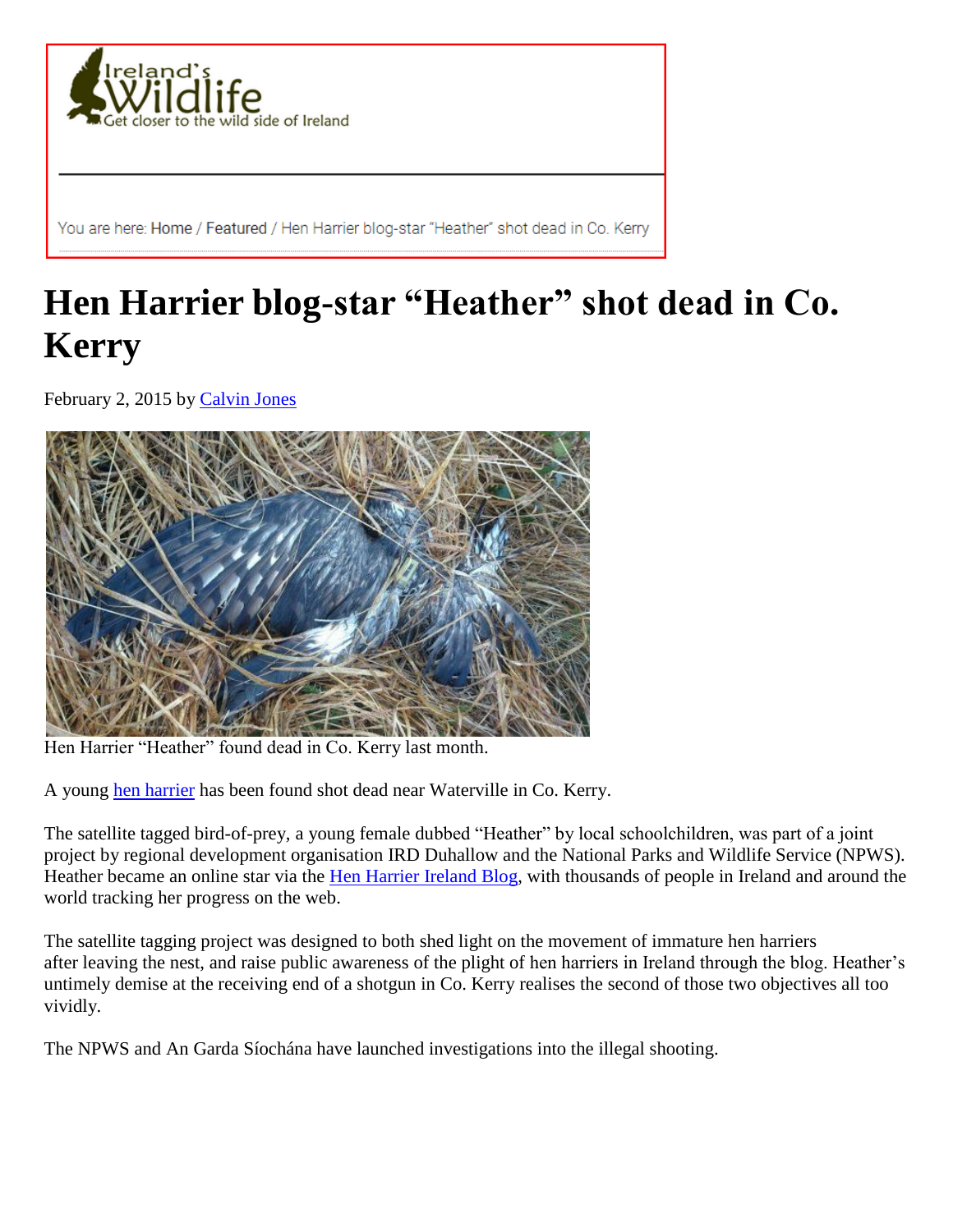

Heather in the nest in Co. Kerry with her siblings in 2013

Hen harriers are among Ireland's rarest birds of prey, with just over 100 estimated breeding pairs around the country. They are in serious decline across much of Europe, and are fully protected under Irish and European law. It is a serious offence under the Wildlife Act to harm the birds.

In 2007 six Special Protected Areas (SPAs) were designated around the country to protect hen harrier breeding sites. Those conservation measures, and subsequent restrictions in land usage, have caused consternation among landowners who believe the constraints imposed by these conservation measures have a negative impact on both their livelihood and the value of their land.

The debate has spilled over into the media, with some landowners and local politicians voicing negative [perceptions](https://www.irelandswildlife.com/leader-of-limerick-county-council-calls-open-season-on-endangered-hen-harrier/) of the conservation measures and of the birds themselves. As recently as last week Cllr. John Healy Rae raised a [motion before Kerry County Council](http://www.radiokerry.ie/news/councillors-raise-concern-for-landowners-adversely-affected-by-hen-harrier-conservation-rules/) raising concern for landowners affected by the SPA designation.

According to Birdwatch Ireland hen harriers are largely dependent on the type of traditional farming in upland areas that has existed for generations.

"The current ban on additional planting of forestry within the SPAs is entirely necessary, given that commercial forestry already dominates the landscape there," commented John Lusby, Raptor Conservation Officer with the conservation NGO. "The fact is that an increase in forest cover within these areas is one of the primary threats both to the Hen Harrier and to other sensitive upland species.

"Birds of prey are so important in a healthy countryside, and the lack of education which fuels such incidents of illegal persecution not only affects their vulnerable populations but has much wider implications for our countryside," said Mr Lusby. "Fáilte Ireland has shown that visitors to Ireland rate the natural and unspoilt environment as one of the main factors which attract them here. County Kerry is one of our most popular tourist destinations, so imagine how this shooting and the spate of other wildlife crimes reflect on our green image."

Mr Lusby acknowledged the difficulties faced by landowners in upland areas, but stressed the need to seek alternatives to unsustainable commercial forestry for the long term benefit of both the environment and local communities.

"Acknowledging the value of maintaining sustainable farming in these areas through the provision of adequate support mechanisms, which would deliver not only for Hen Harriers but other high priority species, habitats and wider ecosystem services is vital," he said. "Many farmers agree that Hen Harrier conservation can and should be compatible with sustaining livelihoods through effective agri-environment policy. Changing attitudes and getting others to recognise that the bird is not the cause of these problems is obviously important, however this would come naturally with the provision of effective agri-environment schemes which work for the farmer and biodiversity."